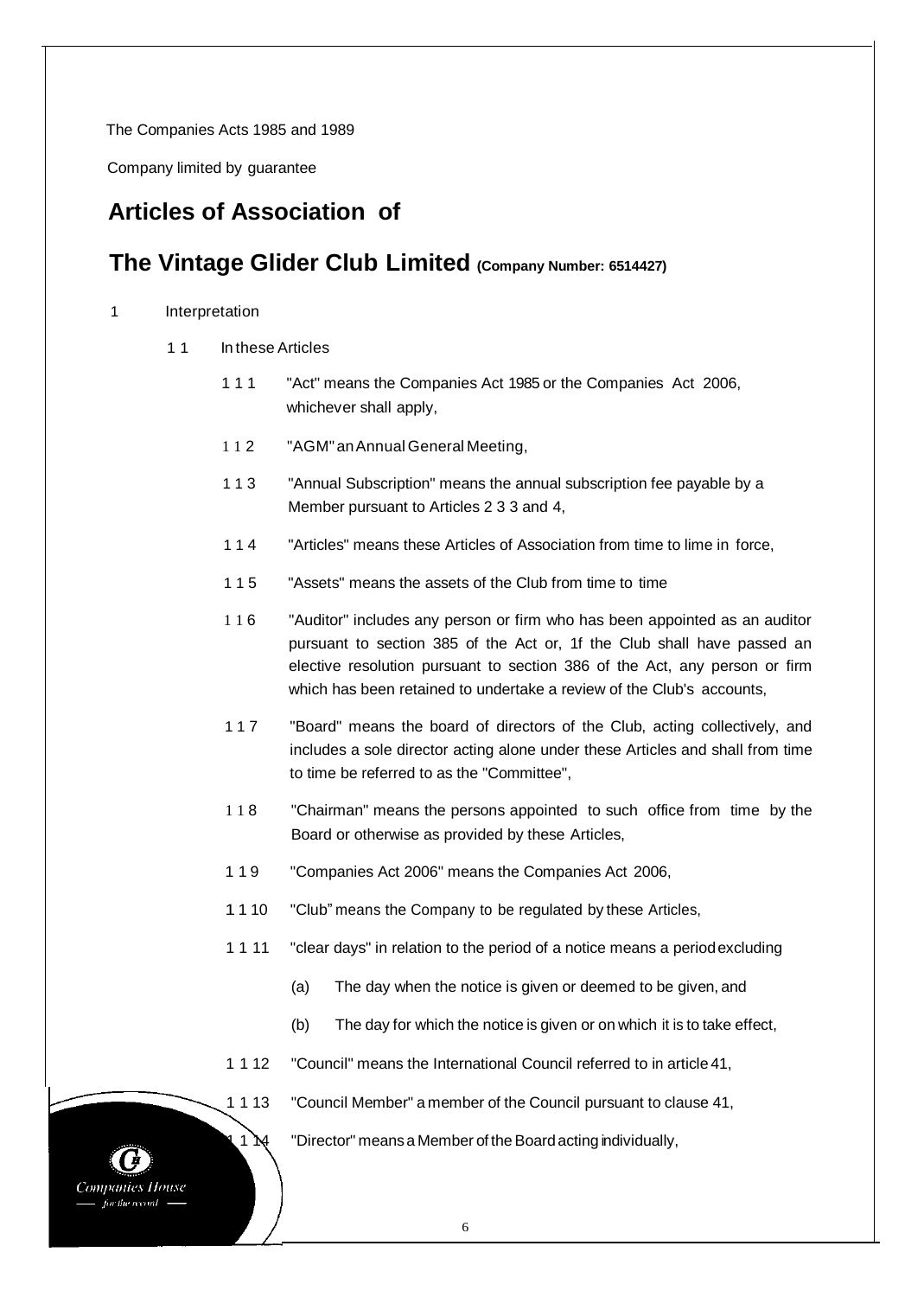- 1 1 15 "EGM" means an Extraordinary General Meeting, being any General meeting of the Club other than an AGM,
- 1 1 16 "incorporation" means the date of incorporation of the Club,
- 1 1 17 "Members" means the persons who are members of the Club from time to time and whose membership is evidenced by his inclusion in the register of members,
- 1 1 18 "Memorandum" means the memorandum of Association of the Club as it may be altered from time to time,
- 1 1 19 "Objects" means the objects of the Club as set out in the Memorandum from time to time,
- 1 1 20 "Officer" shall include the Treasurer, the Chairman, Secretary and any Vice Chairman for the time being of the Club as the context may apply,
- 1 1 21 "Pre-Incorporation Club" means the club formerly known as the Vintage Glider Club,
- 1 1 22 "President" means the President for the time being of the Club,
- 1 1 23 "Secretary" means the Secretary of the Club or any other person appointed to perform the duties of the Secretary of the Club,
- 1 1 24 "Subscriber" means, at any particular time, the subscriber to the Memorandum,
- 1 1 25 "Treasurer" means the person appointed to such office from time to time by the Board or otherwise as provided by these Articles,
- 1 1 26 "United Kingdom" means Great Britain and Northern Ireland,
- 1 1 27 "Vice-Chairman" means the person appointed to such office time by the Board or otherwise as provided by these Articles,
- 1 1 28 "Vice Presidents" means the Vice Presidents for the limebeing of the Club
- 12 In these Articles
	- 1 2 1 a reference to any present or future Act of Parliament includes any statutory modification or re-enactment of it for the time being in force and any subordinate legislation for the time being in force made under it,
	- 1 2 2 unless the context requires, words importing one gender shall include all genders, and words in the singular include the plural and vice versa,
	- 1 2 3 a reference to a "person" includes any natural person, body corporate, partnership, trust, unincorporated association and public authority and any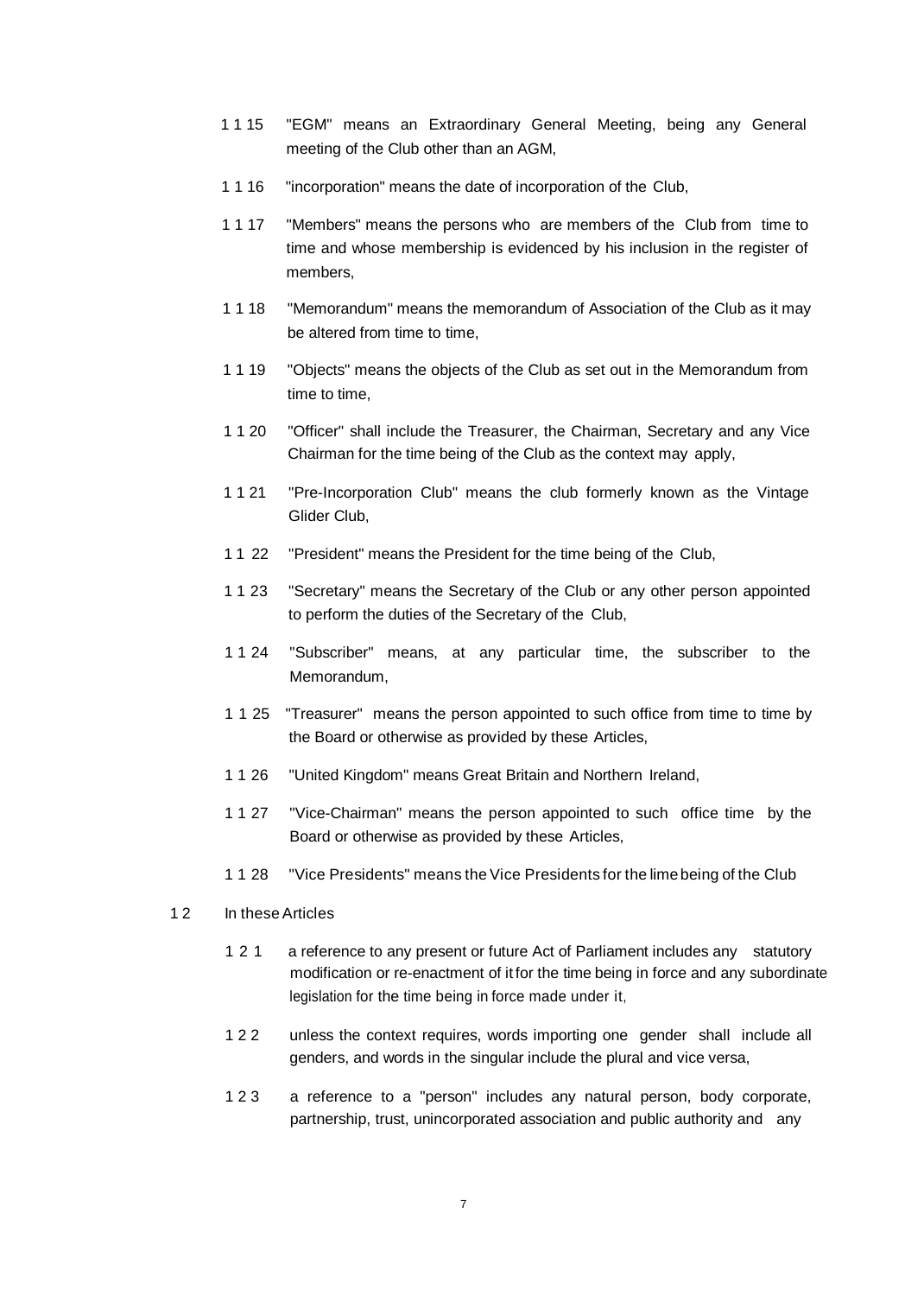other entity or association of any nature (in each case, whether or not having separate legal capacity),

- 1 2 4 unless the context otherwise requires, expressions referring to writing include documents sent by electronic means which have been reproduced in paper copy or similar form,
- 1 2 5 a reference to an article is a reference to a clause or sub-clause of these Articles,
- 1 2 6 a reference to a schedule is a reference to the schedule to these Articles, and a reference in the schedule to a paragraph is a reference to a paragraph of the schedule,
- 1 2 7 unless the context otherwise requires words or expressions contained in these Articles have the same meaning as in the Act but excluding any statutory modification not in force when this constitution becomes binding on the Club,
- 1 2 8 "In writing" or "written" includes email
- 1 3 The headings of these Articles do not affect the interpretation of them

# 2 **Membership**

- 2 1 The Club must keep a register of members as required by the Act
- 2 2 The subscribers to the memorandum must be entered in the register of members on the incorporation of the Club Such other persons as are admitted to membership in accordance with these Articles are also to be Members on being entered 1n the register of Members Membership is not transferable
- 2 3 Membership isopen toother individuals or organisations who
	- 2 3 1 apply to the Club in the form required by the Board from time to time, and
	- 2 3 2 are approved by the Board, and
	- 2 3 3 pay the Annual Subscription
- 2 4 The Board may only refuse an application for membership if, acting reasonably and properly, they consider it to be in the best interests of the Club to refuse the application
- 2 5 The Board must inform the applicant in writing of the reasons for the refusal within twenty-one days of the decision
- 2 6 The Board must consider any written representations that the applicant may make about the decision The Board's decision following any written representations must be notified to the applicant in writing and shall be final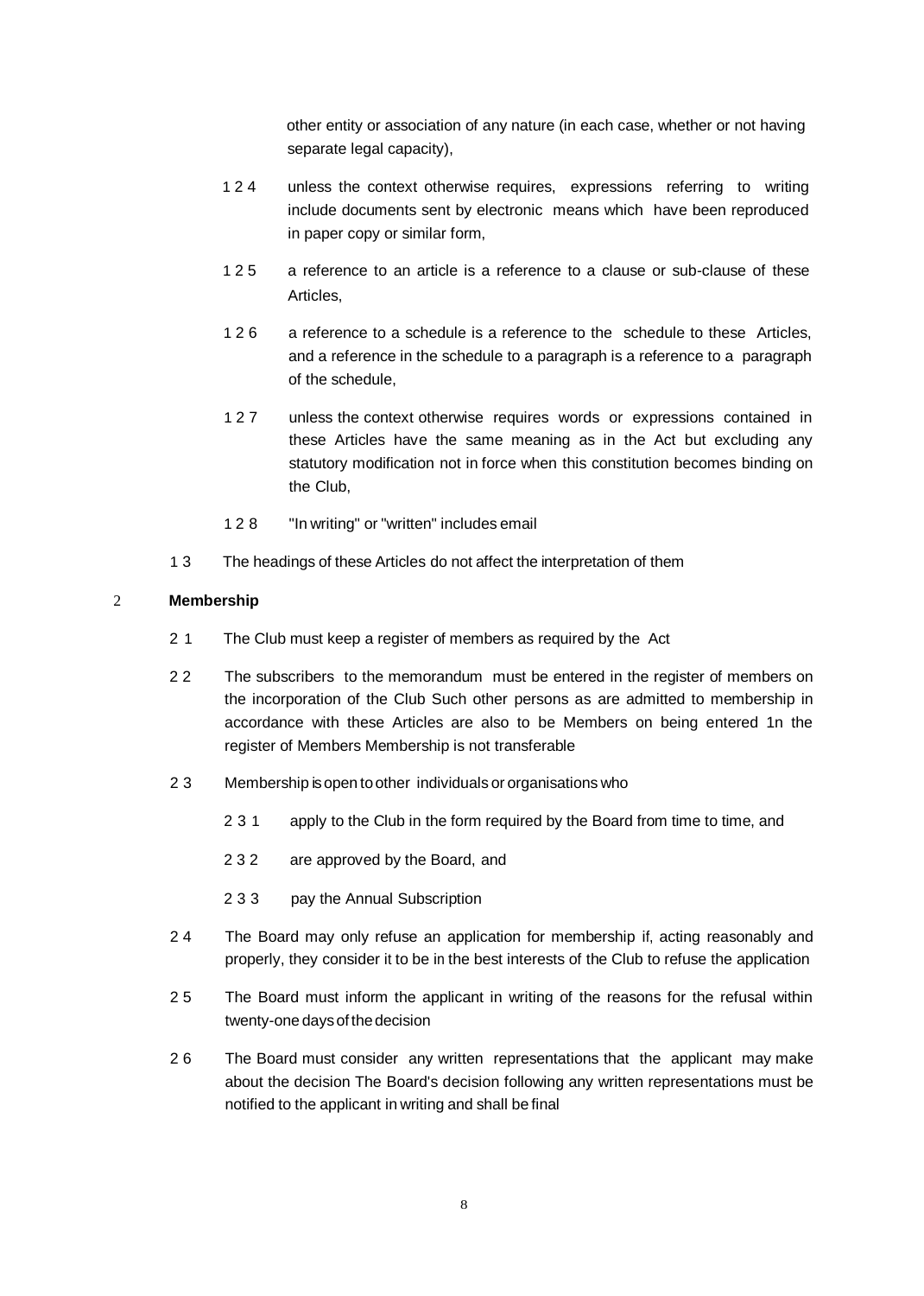# 3 **Classes of Membership**

- 3 1 The Board may establish classes of membership with different rights and obligations (including, but without limitation on the right to attach an Annual Subscription) and shall record the rights and obligations in the register of members
- 3 2 The Board may not directly or indirectly alter the rights or obligations attached to a class of membership except in accordance with clause 3 3
- 3 3 The rights attached to a class of membership may only be varied i f
	- 3 3 1 three-quarters of the Members of that class consent in writing to the variation, or
	- 3 3 2 a special resolution is passed at a separate general meeting of the Members of that class agreeing to the variation
- 3 4 The provisions in these Articles about general meetings shall apply to any meeting relating to the variation of the rights of any class of members

### **4 Subscription Fee**

- 4 1 Each Member shall pay the Annual Subscription (or a pro rata proportion of it)
	- 4 1 1 upon their application to become a Member of the Club, and
	- 4 1 2 on the 1<sup>st</sup> January 2007 every year that they wish to renew their membership
- 4 2 The Annual Subscription is refundable if the applicant's initial membership application is rejected pursuant to article 2 4
- 4 3 The Annual Subscription is not refundable if a Member's membership is terminated pursuant to Article 5
- 4 4 The rates payable for the Annual Subscription, of any type of membership, shall be determined by the Board at a general meeting
- 4 5 The Annual Subscription shall form part of the Assets of the Club, and the Board may utilise the Annual Subscription in accordance with their powers under theArticles

#### 5 **Cessation of Membership**

- 5 1 A Member automatically ceases to be a Member if
	- 5 1 1 hedies or, if it is anorganisation, ceases to exist,
	- 5 12 the Member resigns by written notice to the Club (unless, after the resignation, there would be less than two Members),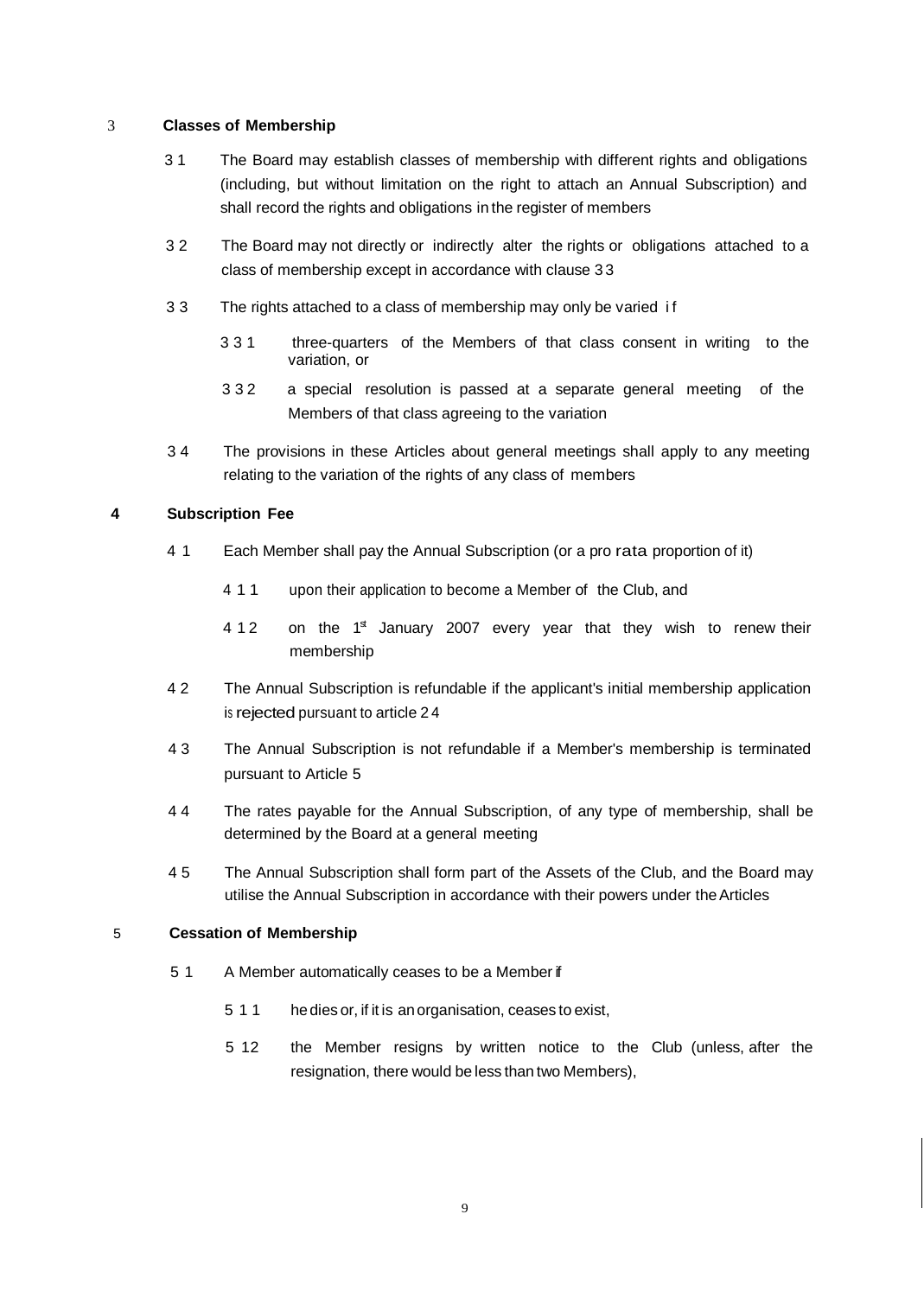- 5 13 any sum due from the Member to the Club is not paid in full within six months of it falling due, despite the Club having served notice of the overdue payment,
- 5 2 A Member may be removed from membership by a resolution of the Board deeming that it is in the best interests of the Club that the membership is terminated A resolution to remove a Member from membership may only be passed if
	- 5 2 1 the Member has been given at least twenty-one days' notice in writing of the meeting of the Board at which the resolution will be proposed and the reasons why it istobe proposed,
	- 5 2 2 the Member or, at the option of the Member, the Member's representative (who need not be a Member) has been allowed to make representations to the meeting

# 6 **General meetings**

- 6 1 If and for so long only as the Club is required to hold annual general meetings, all general meetings, other than any annual general meetings, are called extraordinary general meetings If and for so long as the Club is not required to hold annual general meetings, references below to extraordinary general meetings are to general meetings
- 6 2 The Club must hold its first annual general meeting within eighteen months after the date of its incorporation
- 6 3 An annual general meeting must be held in each subsequent year and not more than fifteen months may elapse between successive annual general meetings
- 6 4 The Board may call extraordinary general meetings at any time
- 6 5 The Board must convene an extraordinary general meeting on the requisition of Members pursuant to (and in accordance with) the provisions of the Act

# 7 **Notice of general meetings**

- 7 1 The minimum periods of notice required to hold a general meeting of the Club are
	- 7 1 1 sixty clear days for an annual general meeting and an extraordinary general meeting called for the passing of a special resolution,
	- 7 12 sixty clear days for all other extraordinary general meetings
- 7 2 A general meeting may be called by shorter notice if it is so agreed
	- 7 2 1 In the case of an annual general meeting, by all the Members entitled to attend and vote, and
	- 7 2 2 In the case of an extraordinary general meeting, by not less than 10 percent of Members having a right to attend and vote at the meeting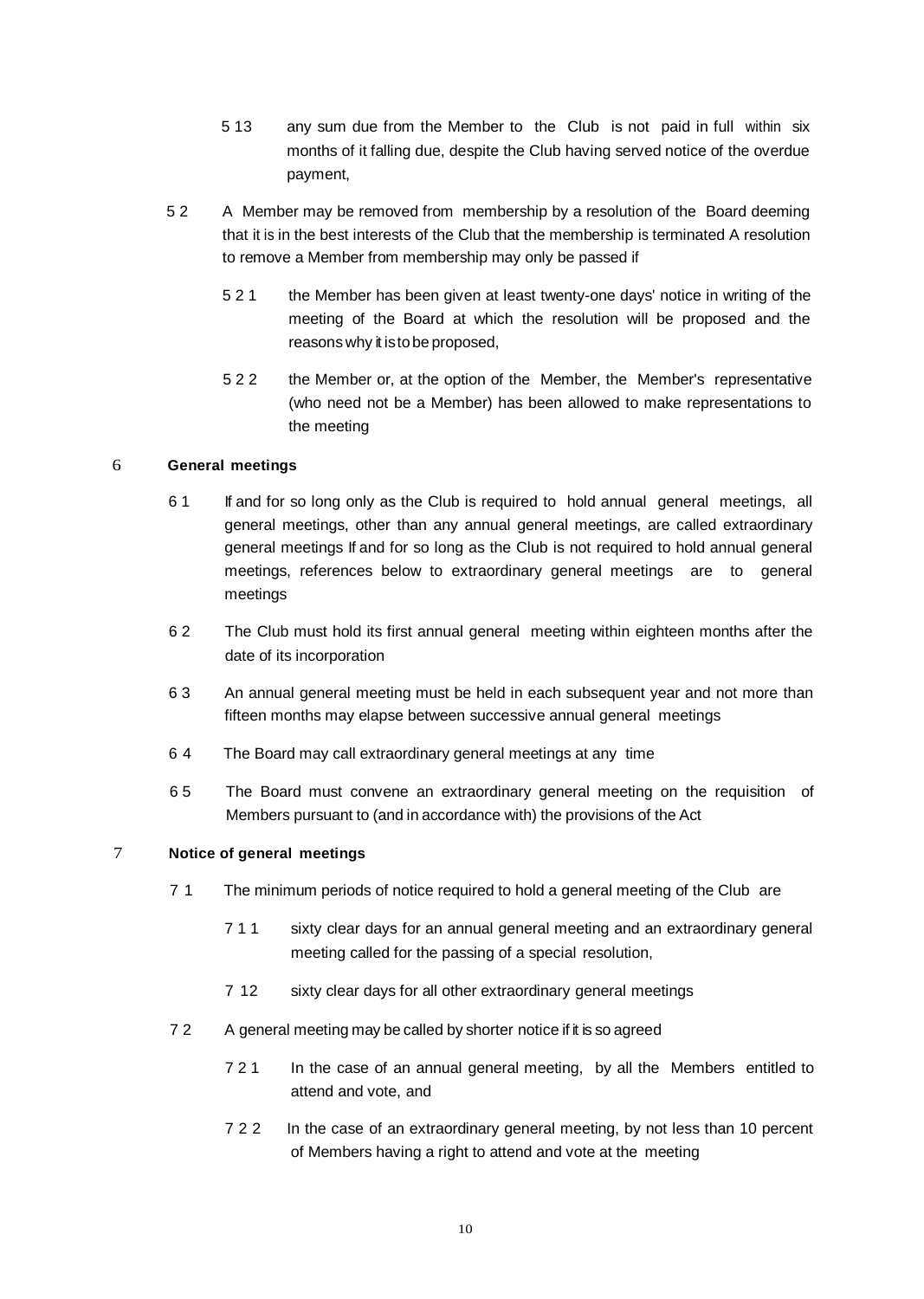- 7 3 The notice of a general meeting must specify the date, time and place of the meeting and the general nature of the business to be transacted If the meeting is to be an annual general meeting, the notice must say so
- 7 4 The notice must be given to all the Members and to the Board and auditors (if any)
- 7 5 The proceedings at a general meeting are not invalidated because a person who was entitled to receive notice of the meeting did not receive it because of an accidental omission by the Club

### 8 **Notices of Motion**

- 8 1 A notice of motion for the Annual General Meeting must be submitted in writing, duly signed by the proposer and seconder (who must be individual Members), and sent to the Secretary
- 8 2 Notices of motion concerning amendments to the Articles must be received by the Secretary not less than sixty days before the Meeting Other Notices of Motion must be received not less than sixty days before the Meeting
- 8 3 Any Notice of Motion shall be read at the meeting, by the proposer in person or a nominated person at the discretion of the Board

### 9 **Proceedings at general meetings.**

- 9 1 No business may be transacted at any general meeting unless it is included in the notice convening the meeting and a quorum ispresent
- 9 2 No business may be transacted at any general meeting unless a quorum is present
- 9 3 A quorum is the lesserof
	- 9 3 1 50 Members entitled to vote upon the business to be conducted at the meeting, or
	- 9 3 2 one tenth of the total membership at the time
- 9 4 The authorised representative of any Member that is not a natural person shall be counted in the quorum

#### 10 **Procedure if quorum notpresent**

- 10 1 This article 10 applies If
	- 10 1 1 a quorum is not present within half an hour from the time appointed for the meeting, or
	- 10 1 2 during a general meeting a quorum ceases to be present
- 10 2 In those circumstances, the meeting is to be adjourned to such time and place as the Board determines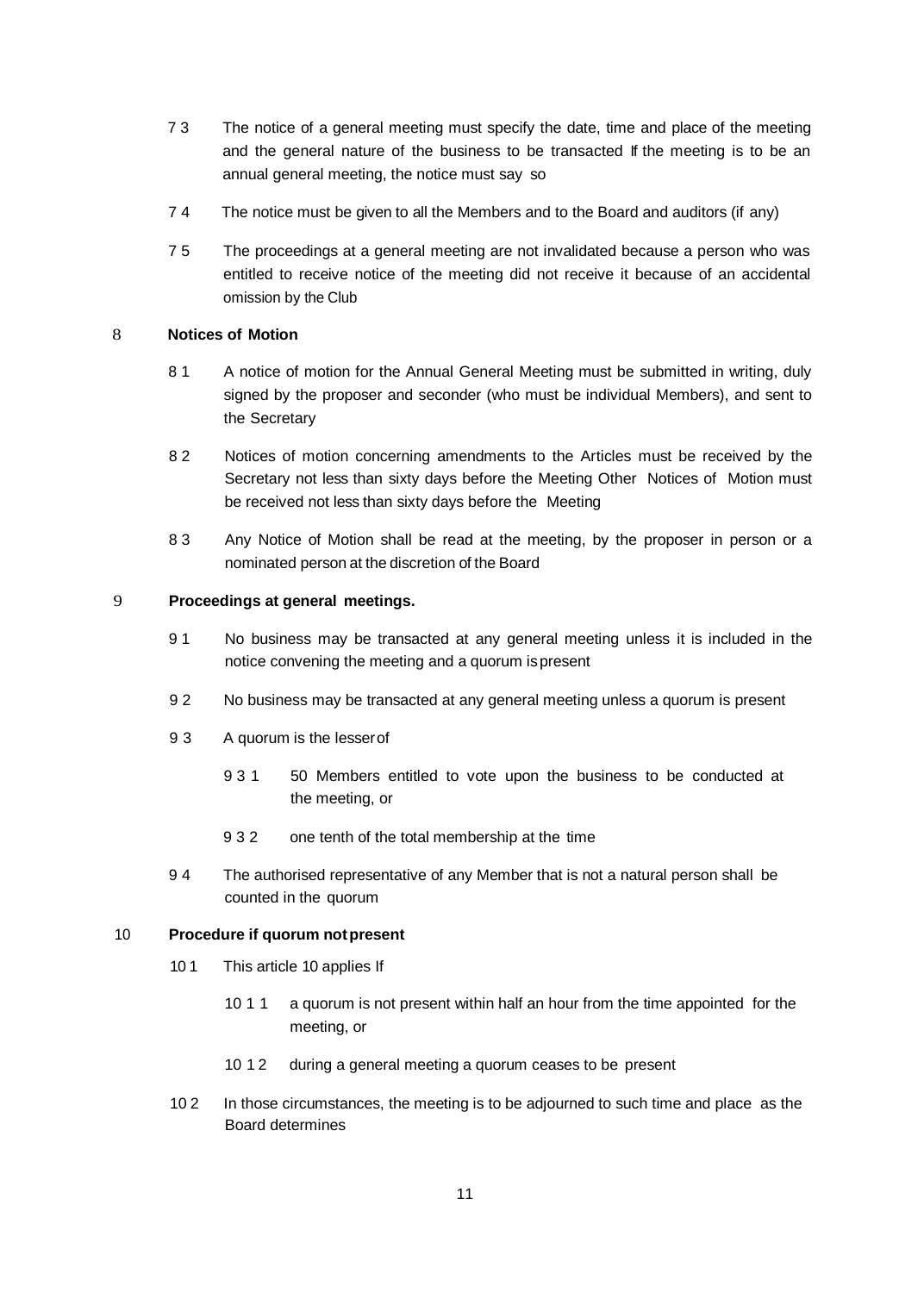10 3 If at the reconvened meeting a quorum is not present within fifteen minutes from the time appointed for the meeting, the Members present at that time shall constitute the quorum for that meeting

# 11 **Chair of general meetings**

- 11 1 General meetings shall be chaired by the Chairman who has been appointed to chair meetings of the Board
- 11 2 If there is no such person or he or she is not present within fifteen minutes of the time appointed for the meeting, the Vice Chairman (if any) is to chair the meeting If he is not present or is unwilling to act, the President or a Vice President as nominated by the Board shall chair the meeting
- 11 3 If there is only one Vice President present and willing to Fact, he shall chair the meeting
- 11 4 If no President or Vice President is present or willing to chair the meeting within 15 minutes after the time appointed for holding it, the Members present and entitled to vote must choose a Board Member or a Member to chair the meeting

# 12 **Attendance at general meetings**

12 1 The person who is chairing a general meeting may allow anyone to attend and speak where he considers that this will help the business of the meeting

# 13 **Adjournment at general meetings**

The Members present at a meeting may resolve by ordinary resolution that the meeting shall be adjourned

- 13 1 The person who is chairing the meeting must decide the date, time and place at which the meeting is to be reconvened unless those details are specified in the resolution
- 13 2 No business shall be conducted at a reconvened meeting unless it could properly have been conducted at the meeting had the adjournment not taken place
- 13 3 If a meeting is adjourned by a resolution of the Members for more than seven days, at least seven clear days' notice shall be given of the reconvened meeting stating the date, time and place of the meeting

# 14 **Voting at general meetings**

- 14 1 Any vote at a meeting shall be decided by a show of hands unless before, or on the declaration of the result of the show of hands, a poll is demanded
- 14 2 A poll may be demanded by
	- 14 2 1 the person chairing the meeting, or
	- 14 2 2 at least two Members having the right to vote at the meeting, or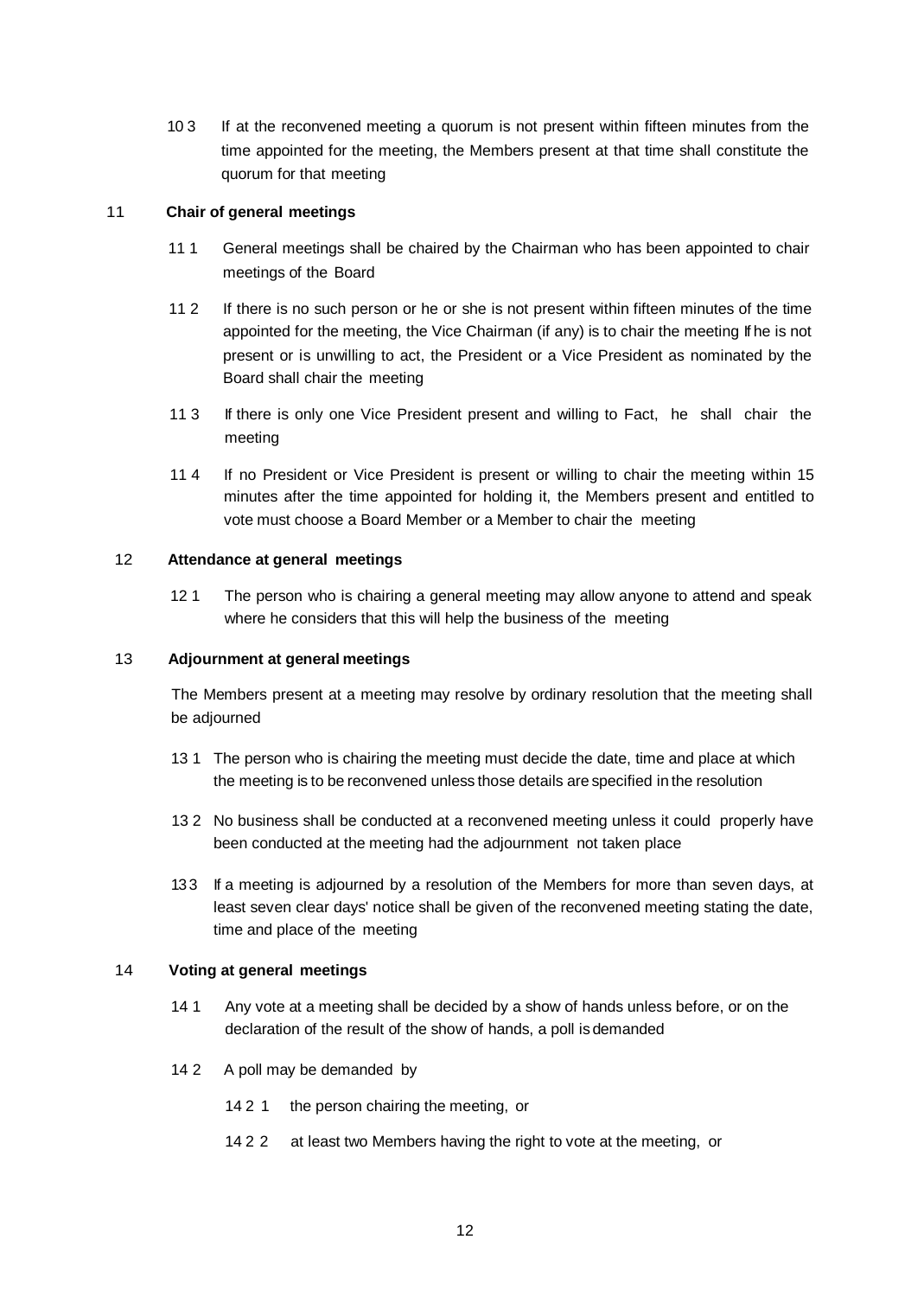- 14 2 3 a Member or Members representing not less than one-tenth of the total voting rights of all the Members having the right to vote at the meeting
- 14 3 A demand by a person as proxy for a Member is the same as a demand by a Member

### 15 **Declaration of chair is final**

- 15 1 The declaration by the person who is chairing the meeting of the result of a vote shall be conclusive unless a poll is demanded
- 15 2 The result of the vote must be recorded in the minutes of the Club but the number or proportion of votes cast need not be recorded

## 16 **Withdrawal of demand for poll**

- 16 1 A demand for a poll may be withdrawn, before the poll is taken, but only with the consent of the person who is chairing themeeting
- 16 2 If the demand for a poll is withdrawn the demand will not invalidate the result of a show of hands declared before the demand was made

## 17 **Taking of a poll**

- 17 1 A poll must be taken as the person who is chairing the meeting directs, who may appoint scrutineers (who need not be Members) and who may fix a time and place for declaring the results of the poll
- 17 2 The result of the poll is to be deemed to be the resolution of the meeting at which the poll is demanded

### 18 **Time and place of poll**

- 18 1 A poll demanded on the election of a person to chair a meeting or on a question of adjournment must be taken immediately
- 18 2 A poll demanded on any other question must be taken either immediately or at such time and place as the person who is chairing the meeting directs
- 18 3 The poll must be taken within thirty (30) days after it has been demanded
- 18 4 If the poll is not taken immediately at least seven (7) clear days' notice shall be given specifying the time and place at which the poll is to be taken
- 18 5 If a poll is demanded the meeting may continue to deal with any other business that may be conducted at the meeting

#### 19 **Resolution in writing without meeting**

19 1 A resolution in writing signed by all the Members (or in the case of a Member that is an organisation, by its authorised representative) entitled to receive notice of the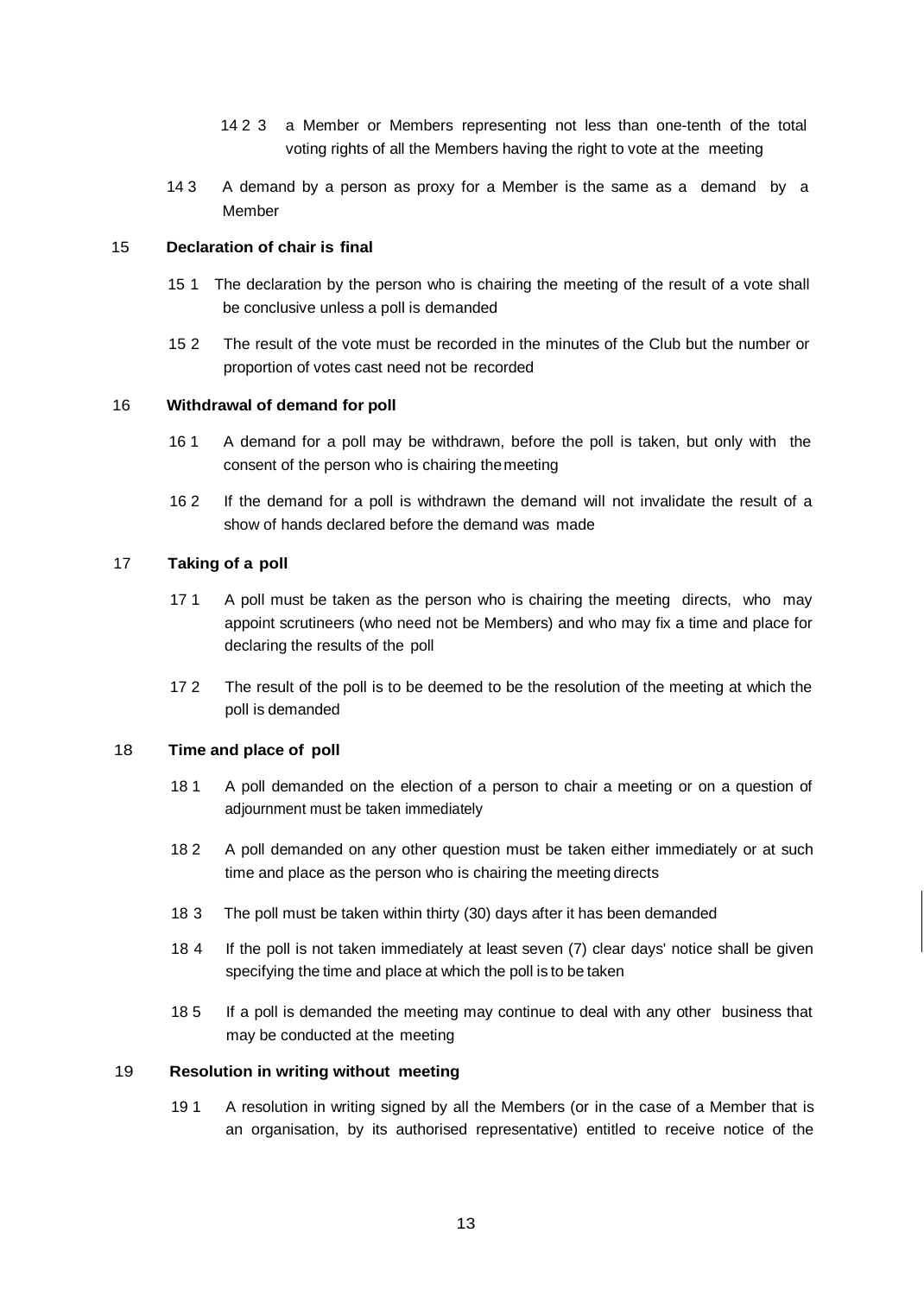meeting and to vote on the resolution is as valid and effective as if it had been passed at a meeting duly convened and held

192 The resolution in writing may comprise several documents containing the text of the resolution in like form, each signed by one or more directors Any such document sent by electronic mail will be deemed to be signed by the personwho sent it

# 20 **Votes of Members**

- 20 1 Subject to Articles 20 2, 20 3, 20 4 and 20 5
	- 20 1 1 on a show of hands, every Member who (being an individual) is present in person or (being a corporation) is present by a duly authorised representative, not being himself a Member entitled to vote, has one vote, and
	- 20 12 on a poll every Member has one vote
- 20 2 No Member Is entitled to vote at any general meeting or at any adjourned meeting if he or she owes money to the Club which is overdue for payment
- 20 3 Every issue proposed at any general meeting is decided if carried by a simple majority of votes cast, except where the Act or any other provisions of these Articles prescribe a different majority
- 20 4 If there is an equality of votes, whether on a show of hands or on a poll, the person who is chairing the meeting shall have a casting vote in addition to any other vote he may have
- 20 5 Any objection to the qualification of any voter must be raised at the meeting at which the vote is tendered and the decision of the person who 1s chairing the meeting shall be final

# 21 **Representative of corporation at general meeting**

- 21 1 In the case of a corporation, a director or the secretary of it will be deemed to be a duly authorised representative for the purpose of paragraph 20 1
- 21 2 A corporation may nominate any person to act as its representative at any meeting of the club in accordance with Article 21 3
- 21 3 The appointment of a nominee to act as the representative of a corporation and any authority under which it is executed, or a copy of such authority certified by a solicitor or in some other way approved by the Board, must be received
	- 21 3 1 at the registered office for the time being of the Club or at such other address within the United Kingdom as is specified in the notice convening the meeting, or in any form of appointment of proxy sent out by the Club in relation to the meeting, or in any invitation contained in an electronic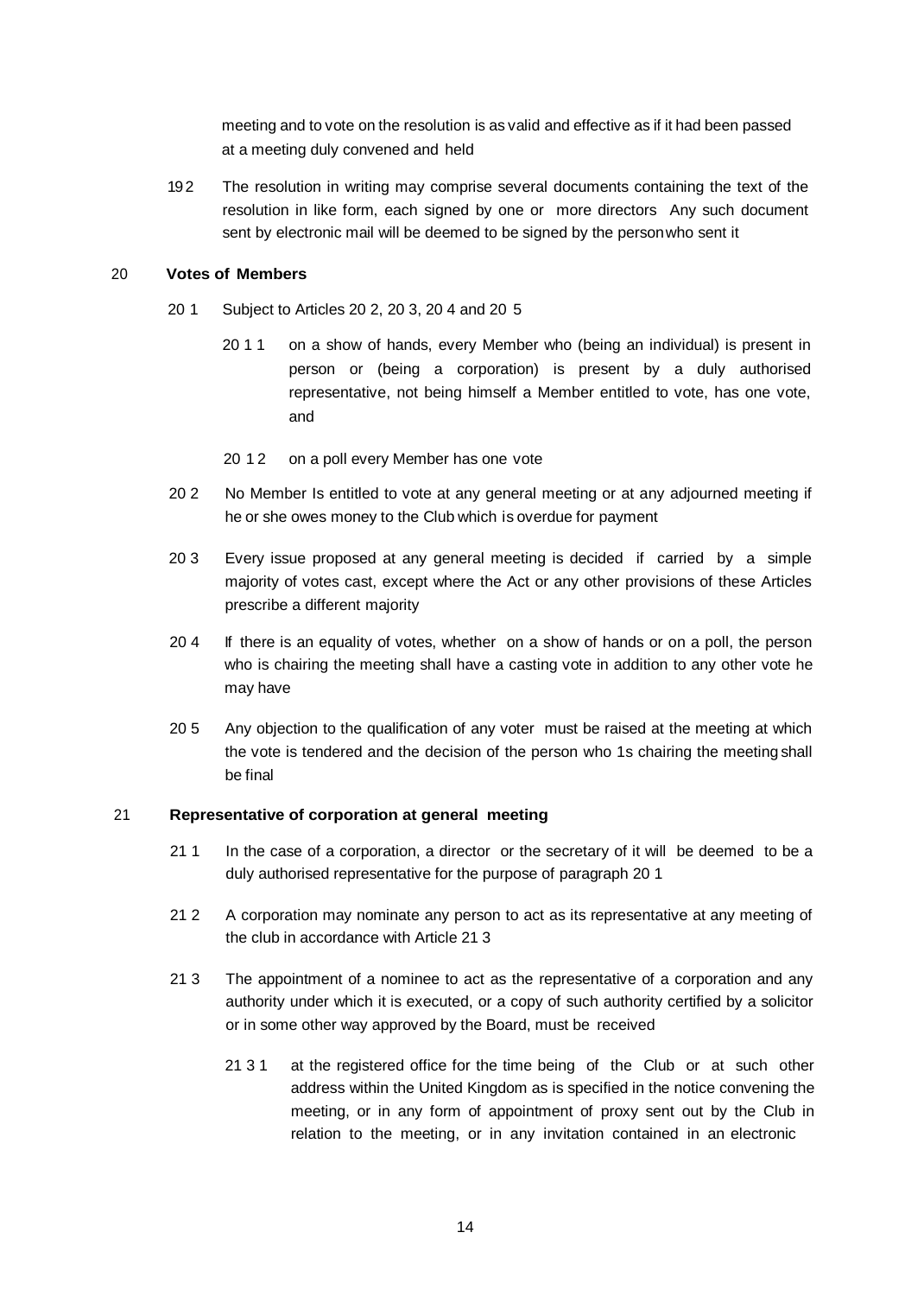communication to appoint a proxy issued by the Club in relation to the meeting,

- 21 3 2 not less than 48 hours before the time for holding the meeting or adjourned meeting at which the person named in the appointment proposes to vote, or in the case of a poll, not less than 24 hours before the time appointed for the taking of the poll
- 21 4 An appointed nominee may act as the representative of the corporation at meetings of the Club until written notice (by two officers of the corporation) to the contrary is received by the Club

# 22 **Voting by proxy**

- 22 1 Any Member may appoint another person (whether a Member or not) as his proxy to attend and speak at a general meeting and to vote on a poll but not on a show of hands
- 22.2 The receipt of an appointment of a proxy does not preclude the Member from attending and voting in person at the meeting in respect of which the proxy is appointed or at any adjournment of it
- 22 3 Nothing in this paragraph 22 permits the appointment of a proxy by Member who, at any material time, is not entitled to exercise a vote as a Member
- 22 4 Proxy votes may only be cast in writing to the Chairman on specific issues previously notified The Chairman's interpretation of proxy voting instructions shall be final and shall not be challenged

#### 23 **Form and signature of proxy**

- 23 1 The appointment of a proxy is to be in any form which is usual or which the Board may approve
- 23 2 The appointment of a proxy is to be signed by the Member making the appointment or by another person under a power of attorney granted by the Member Any appointment sent by electronic email will be deemed to be signed by the person who sent it
- 23 3 The appointment of a proxy is deemed to confer authority to demand, or join in demanding, a poll

#### 24 **Receipt of proxy**

- 24 1 The appointment of a proxy and any authority under which it is executed, or a copy of such authority certified by a solicitor or in some other way approved by the Board, must be received
	- 24 1 1 at the registered office for the time being of the Club or at such other address within the United Kingdom as is specified in the notice convening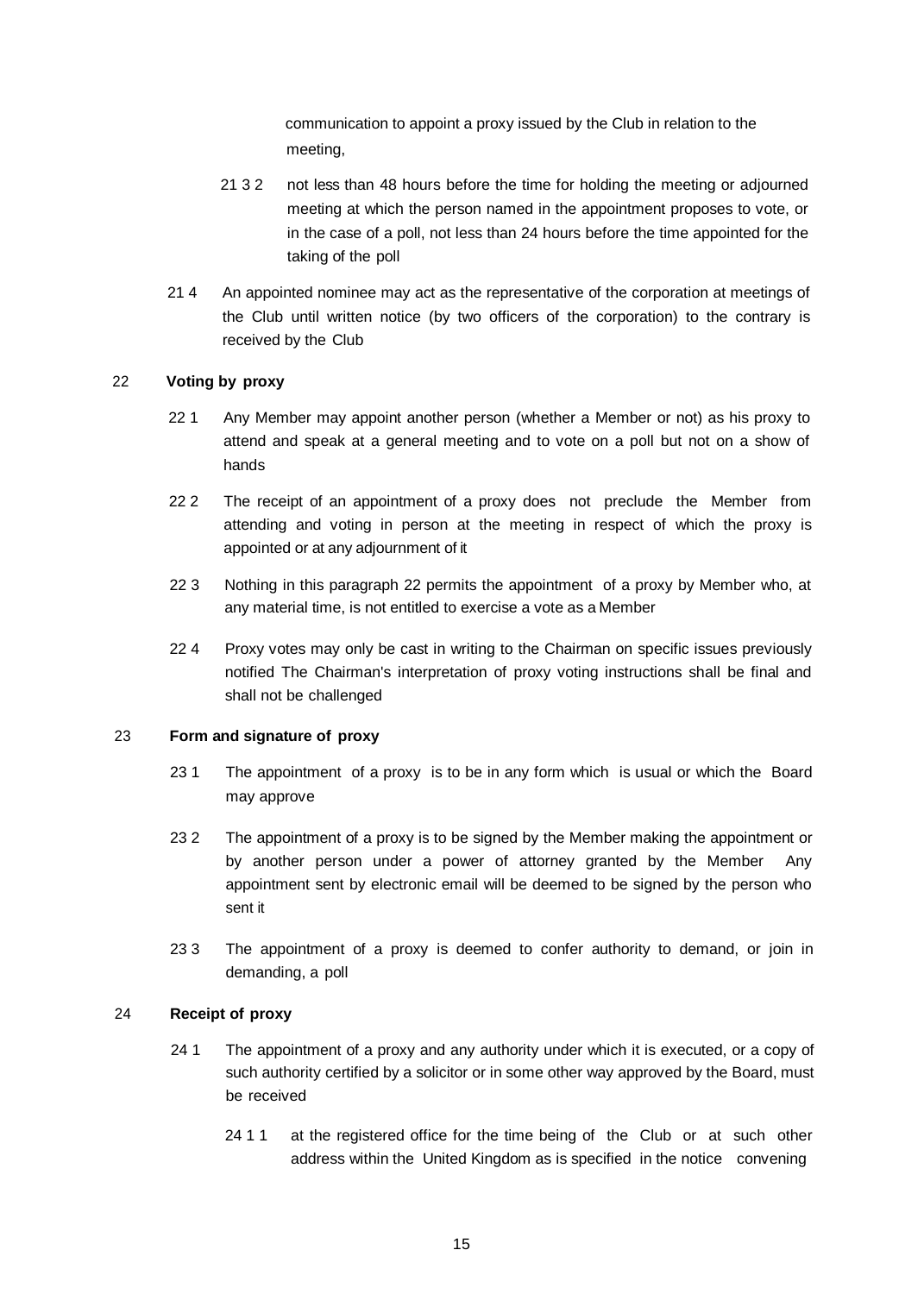the meeting, or in any form of appointment of proxy sent out by the Club in relation to the meeting, or in any invitation contained in an electronic communication to appoint a proxy issued by the Club in relation to the meeting,

- 24 1 2 not less than 48 hours before the time for holding the meeting or adjourned meeting at which the person named in the appointment proposes to vote, or in the case of a poll, not less than 24 hours before the time appointed for the taking of the poll
- 24 2 An appointment of a proxy which is not received in accordance with paragraph 24 1 is invalid

## 25 **Qualification to be a director**

- 25 1 No one may be appointed a director if he would be disqualified from acting under the provisions of article 30
- 25 2 If so required by law (but not otherwise), the Club must have at least one director who is a natural person of the requisite age
- 25 3 In the two years immediately following incorporation, a Member may only be appointed a director of the Club if he has at least two years consecutive continued and fully paid up membership of the Pre-Incorporation Club and the Club
- 25 4 From the date two years immediately after incorporation, a Member may only be appointed a director of the Club if he has been a fully paid up Member for at least two years
- 25 5 The Board may waive the provisions of articles 25 3 and 25 4 by special resolution

#### 26 **Number of Directors**

- 26 1 The minimum number of directors is five and the maximum number is nine, or such other maximum as the Board shall from time to time approve The Board is to include the Chairman, Vice-Chairman and the Treasurer
- 26 2 Subject to the provisions of article 25, the Club may by ordinary resolution appoint a person who is willing to act to be a director either to fill a vacancy or as an additional director and may also determine the rotation in which any additional directors are to retire

#### 27 **Powers of directors**

- 27 1 The Board has control over all the affairs and property of the Club and exercises all the powers of the Club, unless the Board is subject to any restrictions imposed by the Acts, the memorandum, these Articles or any special resolution
- 27 2 No alteration of the memorandum or these Articles or any special resolution will have retrospective effect to invalidate any prior act of the Board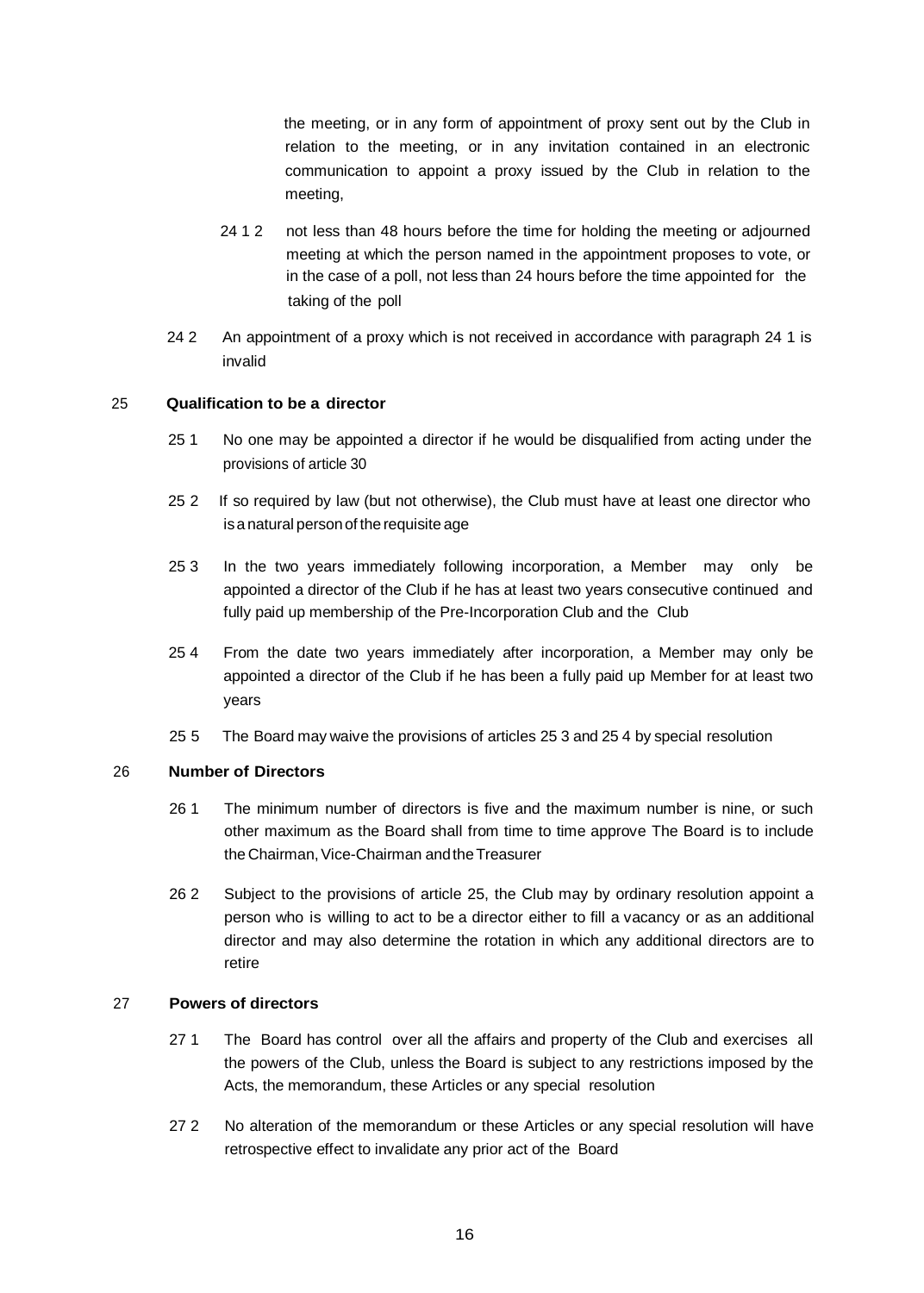- 27 3 The powers given to the Board by this article 27 2 are not limited by any special powers given to the Board by these Articles
- 27 4 Any meeting of the Board at which a quorum is present at the time the relevant decision is made may exercise all the powers exercisable by the Board

# 28 **Delegation of directors' powers**

- 28 1 The Board may delegate any of its powers to any committee consisting of one or more directors
- 28 2 Any such delegation may be made subject to any conditions which the Board may impose, and either concurrently with or to the exclusion of their own powers, and may be revoked or altered
- 28 3 Subject to any such conditions, the proceedings of a committee with two or more Members are to be governed by the Articles regulating the proceedings of the Board, so far as they are capable of applying
- 28 4 No delegation can be made in respect of any director's voting rights on the Board
- 28 5 The Chairman shall be ex-officio a Member of every committee and shall receive prior notice of all sub committee meetings

## 29 **Appointments and retirement of directors**

- 29 1 At every AGM subsequent to the adoption of these Articles
	- 29 1 1 the Chairman, Vice-Chairman and the Treasurer shall retire from office and shall be eligible for reappointment if so willing, and
	- 29 1 2 one-third of the directors then in office (excluding the Chairman, Vice-Chairman and Treasurer) shall retire by rotation If the number of such directors is not divisible by three, then the number nearest to one-third shall retire
- 29 2 The maximum term that any director may serve is 3 years, after which time he must retire
- 29 3 Any director who retires shall be eligible for reappointment if willing to continue to serve the Chairman may only serve six consecutive years
- 29 4 The directors to retire by rotation shall be those who have been longest in office since their last appointment or re-appointment, but as between Board Members who were last appointed or re-appointed on the same day, those to retire shall, unless they otherwise agree among themselves be determined by lot
- 29 5 No person shall be appointed or re-appointed a director at any general meeting unless he is a Member eligiblefor appointment pursuant to article 25 and
	- 29 5 1 he is recommended by the directors, or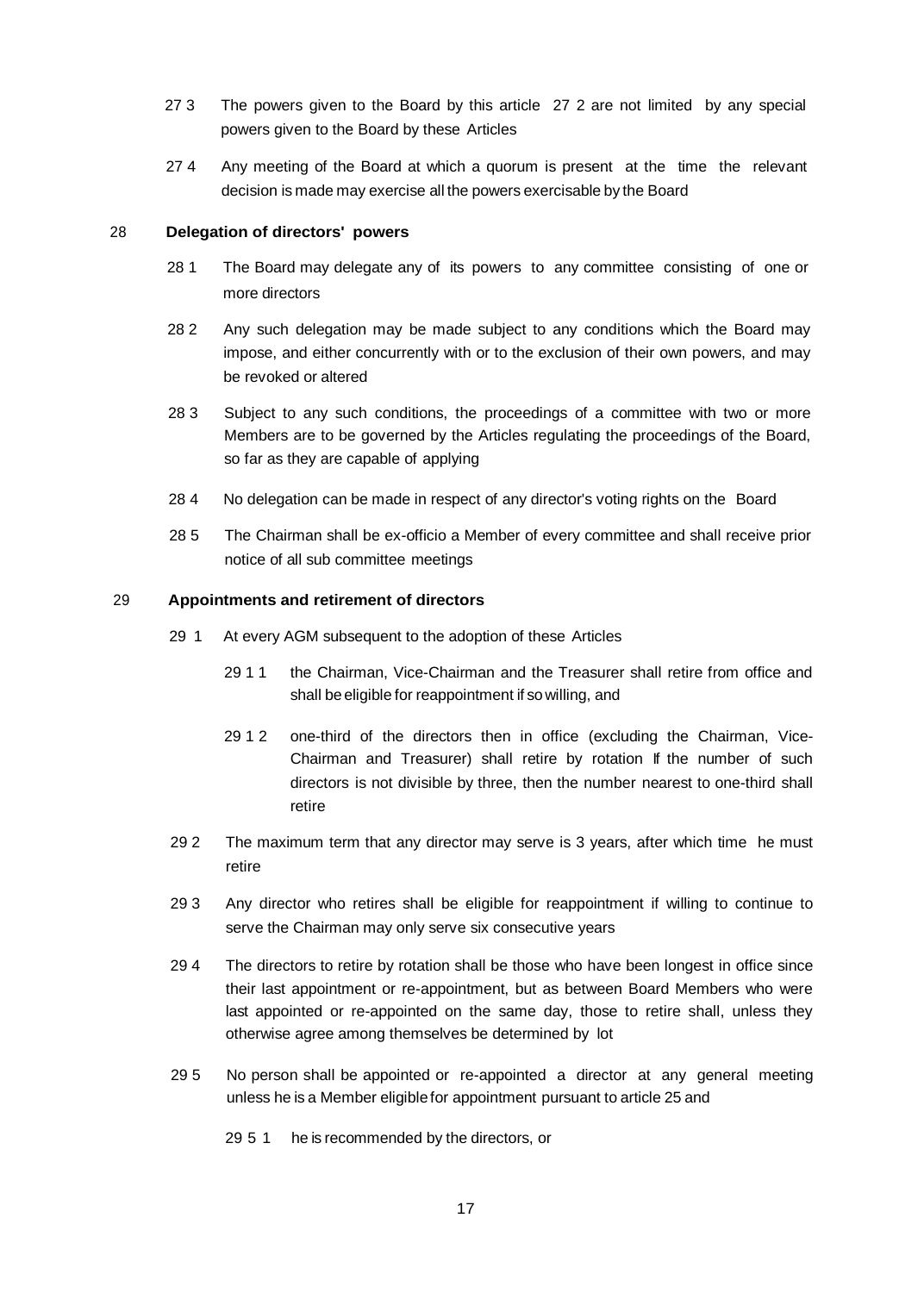- 29 5 2 not less than 60 clear days before the date appointed for the meeting, a nomination form in such form as the Board may from time to time prescribe, shall have been received by the Secretary, completed and signed by two Members qualified to vote at the meeting (both of whom must have been Club Members for at least two consecutive years prior to signing the nomination form), and stating the particulars which would, if he were so appointed, be required to be included in the Club's register of directors together with notice executed by that nominated Member of his willingness to be appointed
- 29 6 No later than twenty-one clear days prior to a general meeting of the Club at which the appointment or re-appointment of any director is to be considered, the names of all persons to be considered under article 29 shall be published on the Club's website with such information as may reasonably be required to give Members an understanding of the suitability of those persons for such appointment or reappointment

#### 30 **Disqualification and removalofdirectors**

- 30 1 As well as in accordance with the applicable provisions of article 29, a director automatically ceases to hold office if
	- 30 1 1 heresignshisdirectorship by giving noticetotheClub,
	- 30 1 2 he ceases to be a Member.
	- 30 1 3 he ceases to be a director by virtue of any provision in the Act or is prohibited by lawfrom beinga director,
	- 30 1 4 he dies or becomes bankrupt,
	- 30 1 5 he becomes incapable by reason of mental disorder illness or injury of managing and administering his own affairs,
	- 30 1 6 he is removed by a simple majority of the Members in General Meeting, following the procedure laid down in Section 303 of the Act,
	- 30 1 7 75% of the Board entitled to vote on such a resolution resolve that he shall resign if following such resolution he fails to resign, his Membership of the Board shall be suspended until the next General Meeting of the Club,
	- 30 1 8 he is absent for three consecutive meetings of the Board, and the Board resolve that he should not continue in office, and in any event automatically if he is absent for five consecutive meetings of the Board
- 30 2 A director who ceases to be director as a consequence of Article 30·shall not, during the period prior to a subsequent General Meeting at which he submits himself for reappointment as a director, subsequently be re-appointed/co-opted as a director or attend any meeting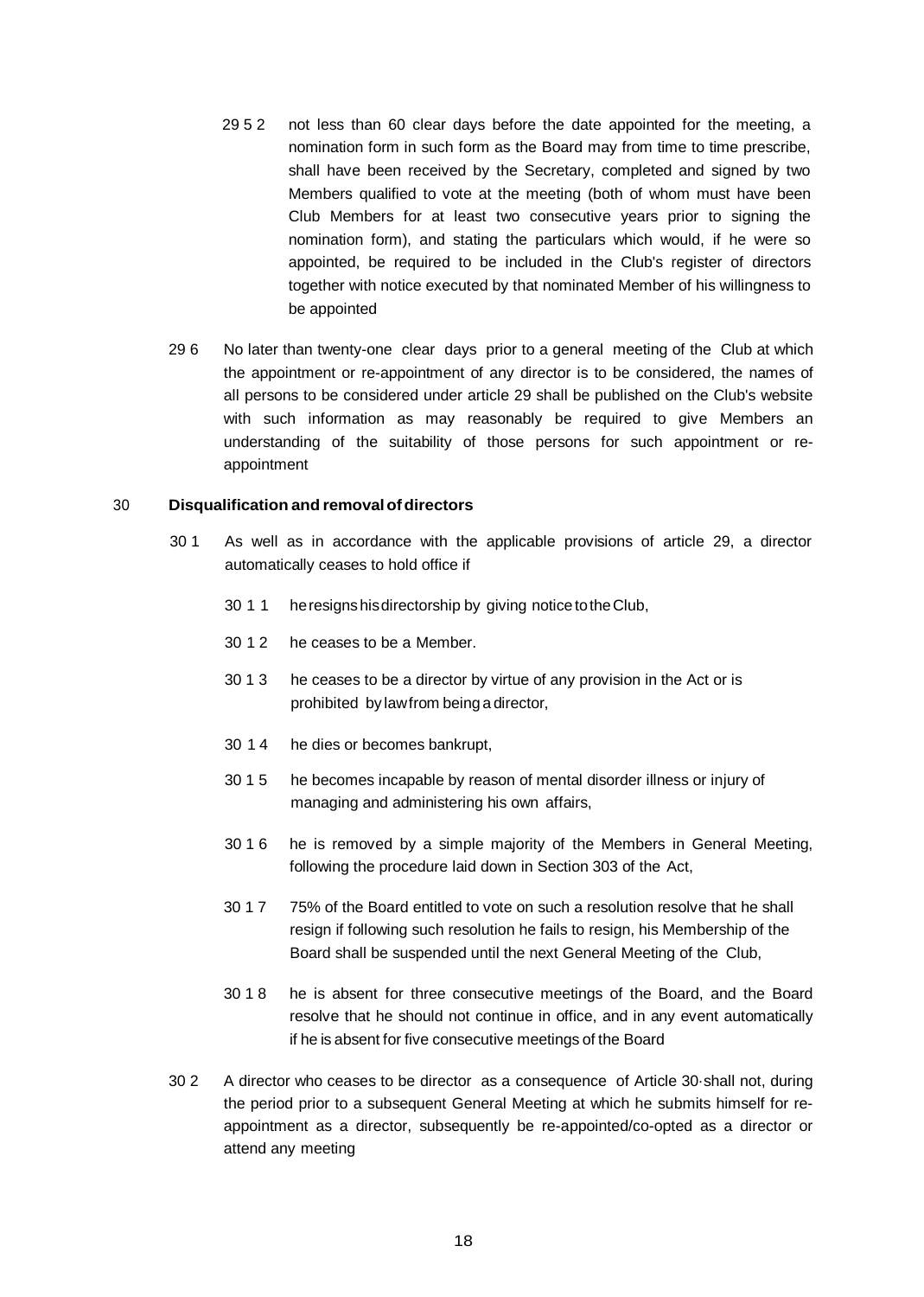# 31 **Appointment of additional directors of the Board (Co-Option)**

31 1 Subject to the maximum number stated in these Articles and the provisions of article 25, the Board may, by resolution, appoint a Member who is willing to act as a director, either to fill a vacancy or as an additional director A director appointed under this Article 31 1 will hold office only until the next following AGM, when he shall be eligible to seek re-election and will not be taken into account in determining the directors who are to retire by rotation at that meeting If such Board Member is not re-appointed at that AGM, he will automatically vacate his office at the end of that meeting

# 32 **Proceedings of directors**

- 32 1 The Board may regulate its proceedings as it thinks fit, subject to the provisions of these Articles
- 32 2 Any director may call a meeting of the Board by giving at least 14 days notice
- 32 3 A meeting may be called by the Chairman at any time with reasonable notice Reasonable notice will be a minimum of 2 clear days
- 32 4 A meeting may be called at any time by a requisition of at least one third of the directors, all of whom must have attended the most recent meeting of the Board
- 32 5 The Secretary must call a meeting of the Board if requested to do so by a Director
- 32 6 Questions arising at a meeting of the Board are decided by a majority of votes
- 32 7 Subject to Articles 32 8, 32 9 and 33 each director has one vote on each issue at a meeting of the Board
- 32 8 In the case of an equality of votes, the director who chairs the meeting has a second or casting vote
- 32 9 If a question arises at a meeting of the Board or of a committee of directors as to the right of a director to vote, the question may, before the conclusion of the meeting, be referred to the person who is chairing the meeting, and his ruling in relation to any director other than himself will be final and conclusive

#### 33 **Directors' interests**

33 1 Subject to such disclosure as is required by section 317 of the Act, a director may vote at a meeting of the Board, or of a committee of directors, or on any resolution concerning a matter in which he has, directly or indirectly, an interest or duty which is material and which conflicts or may conflict with the interests of the Club He will also be counted in the quorum at any meeting at which the matter is considered

#### 34 **Quorum at directors' meetings**

34 1 No decision may be made by a meeting of directors unless a quorum is present at the timethe decision ispurportedto bemade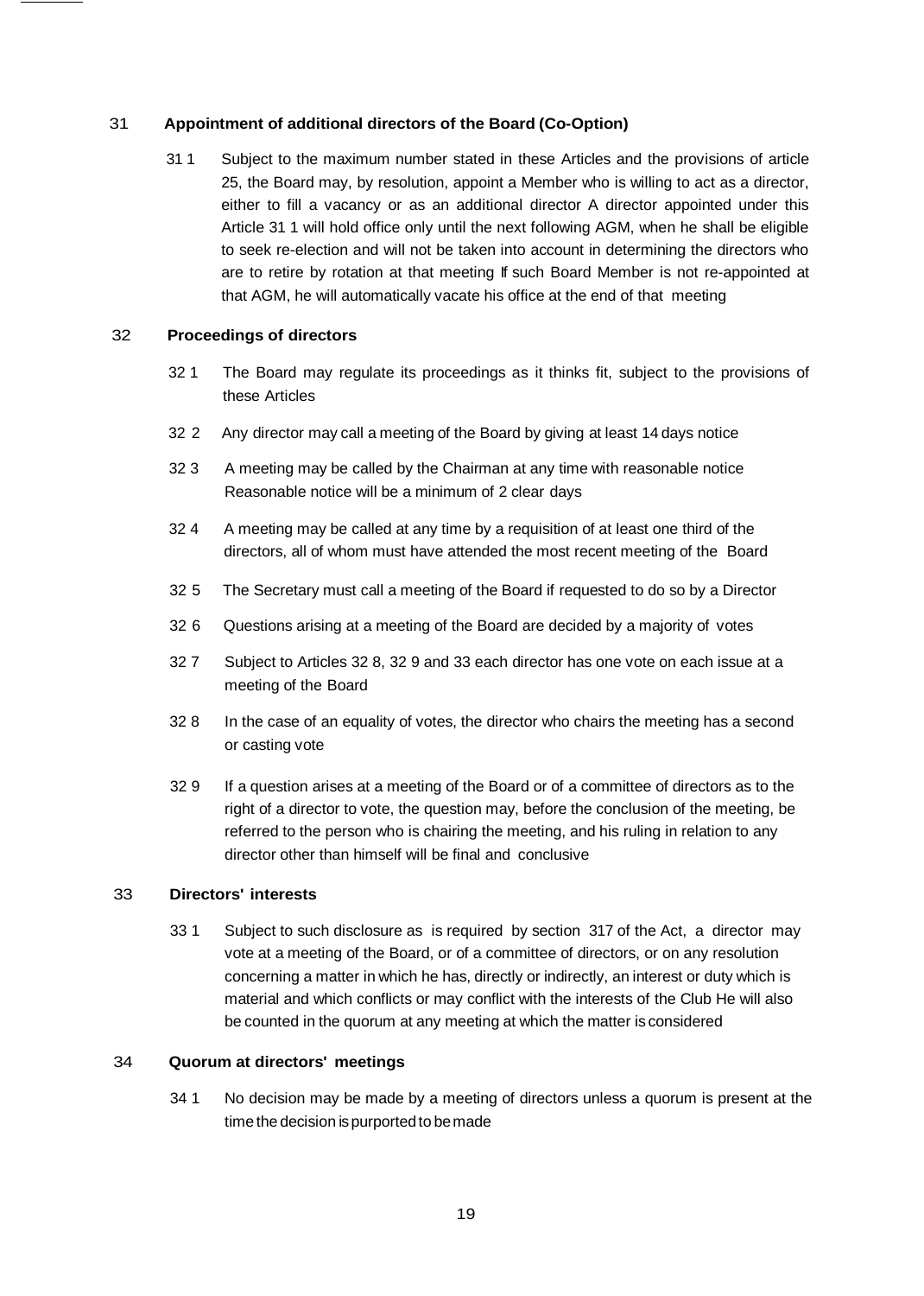- 34 2 The quorum is five directors entitled to vote, one of whom must be the Chairman, a Vice-Chairman or the Chairman's delegated representative
- 34 3 If a quorum is not present within fifteen minutes from the time appointed for the meeting or at any point during the meeting, the meeting is to be adjourned to such time and place as the Chairman (or in his absence those present) determines

### 35 **Alternate directors**

- 35 1 Any director (other than an alternate director) may appoint any other director, or any other person approved by resolution of the directors and willing to act, to be an alternate director and may remove from office an alternate director appointed by him
- 35 2 An alternate director shall be entitled to receive notice of all meetings of directors and of all meetings of committees of directors of which his appointer is a member, to attend and vote at any such meeting at which the director appointing him is not personally present, and generally to perform all the functions of his appointer as a director in his absence but shall not be entitled to receive any remuneration from the Club for his services as an alternate director But it shall not be necessary to give notice of such a meeting to an alternate director who is absent from the United Kingdom
- 35 3 The receipt of an appointment of an alternate director does not preclude the appointing director from attending and voting in person at the meeting in respect of which the alternate director is appointed or at any adjournment of it But if the appointing director is in attendance, the alternate director may not vote
- 35 4 Any appointment or removal of an alternate director shall be by notice to the Club signed by the director making or revoking the appointment or in any other manner approved by the directors Any appointment sent by electronic email will be deemed to be signed by the person who sent it
- 35 5 Alternate director votes may only be cast in writing to the Chairman on specific issues previously notified The Chairman's interpretation of alternate director voting instructions shall befinal and shall not bechallenged
- 35 6 Save as otherwise provided in these articles, an alternate director shall be deemed for all purposes to be a director and shall alone be responsible for his own acts and defaults and he shall not be deemed to bethe agent of the director appointing him

#### 36 **Receipt of appointment of an alternate director**

- 36 1 The appointment of an alternate director and any authority under which it is executed, or a copy of such authority certified by a solicitor or in some other way approved by the Board, must be received
	- 36 1 1 at the registered office for the time being of the Club or at such other address within the United Kingdom as is specified in the notice convening the meeting, or in any form of appointment of proxy sent out by the Club in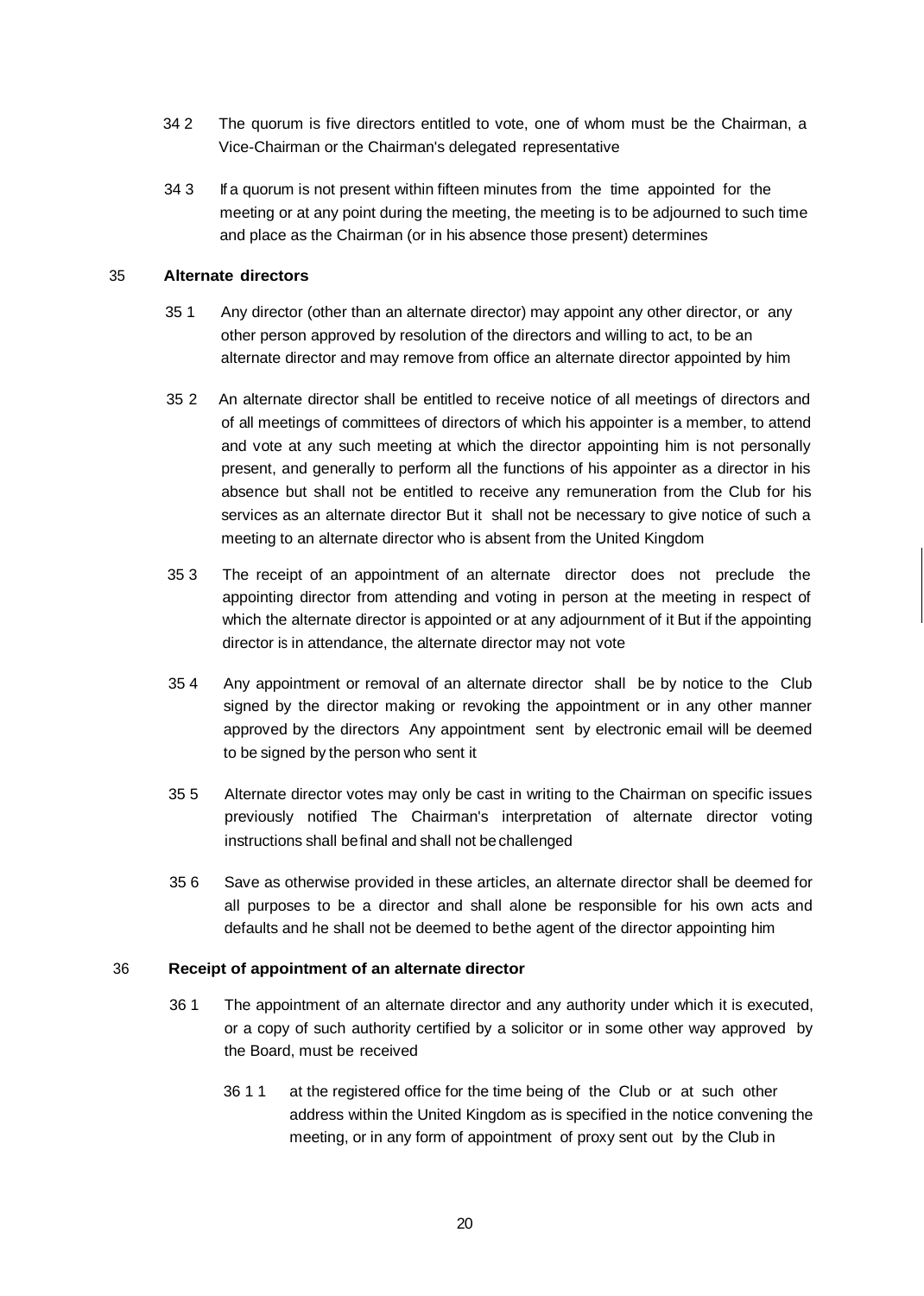relation to the meeting, or in any invitation contained in an electronic communication to appoint a proxy issued by the Club in relation to the meeting,

- 36 1 2 not less than 48 hours before the time for holding the meeting or adjourned meeting at which the person named in the appointment proposes to vote, or in the case of a poll, not less than 24 hours before the time appointed for the taking of the poll
- 36 2 An appointment of an alternate director which is not received in accordance with paragraph 36 1 isinvalid

# 37 **Chair of directors' meetings**

- 37 1 The Board may appoint a director to chair its meetings, and may at any time revoke such appointment
- 37 2 The Board may appoint a director to deputise for the person appointed under article 37 1, in his absence, and may at any time revoke such an appointment
- 37 3 If no one has been appointed to chair meetings of the Board, or if the person(s) appointed under Articles 37 1 and 37 2 is unwilling to preside or is not present within ten minutes after the time appointed for the meeting, the directors present may appoint one of their number to chair that meeting
- 37 4 The person appointed to chair the meetings of the Board has no functions or powers except those conferred by these Articles or delegated to him by the Board

# 38 **Manner of participation indirectors' meetings**

- 38 1 Directors participating in a meeting of the Board or of a committee of directors
	- 38 1 1 Must participate at the same time, but may be in different places, and
	- 38 1 2 May communicate with each other by any means

### 39 **Election and Appointment of Officers of the Board of directors**

39 1 The Board at its meeting after the Annual General Meeting shall elect from amongst its number the Chairman, Vice-Chairman, the Secretary and Treasurer of the Club and such other officers of the Club as it deems appropriate The Board may revise these elections and appointments at any time

# 40 **Other Attendees at directors' meetings**

40 1 The Board may invite or require other Members of the Club, or invite non-Members, to attend and participate in meetings Such other persons attending shall have no voting rights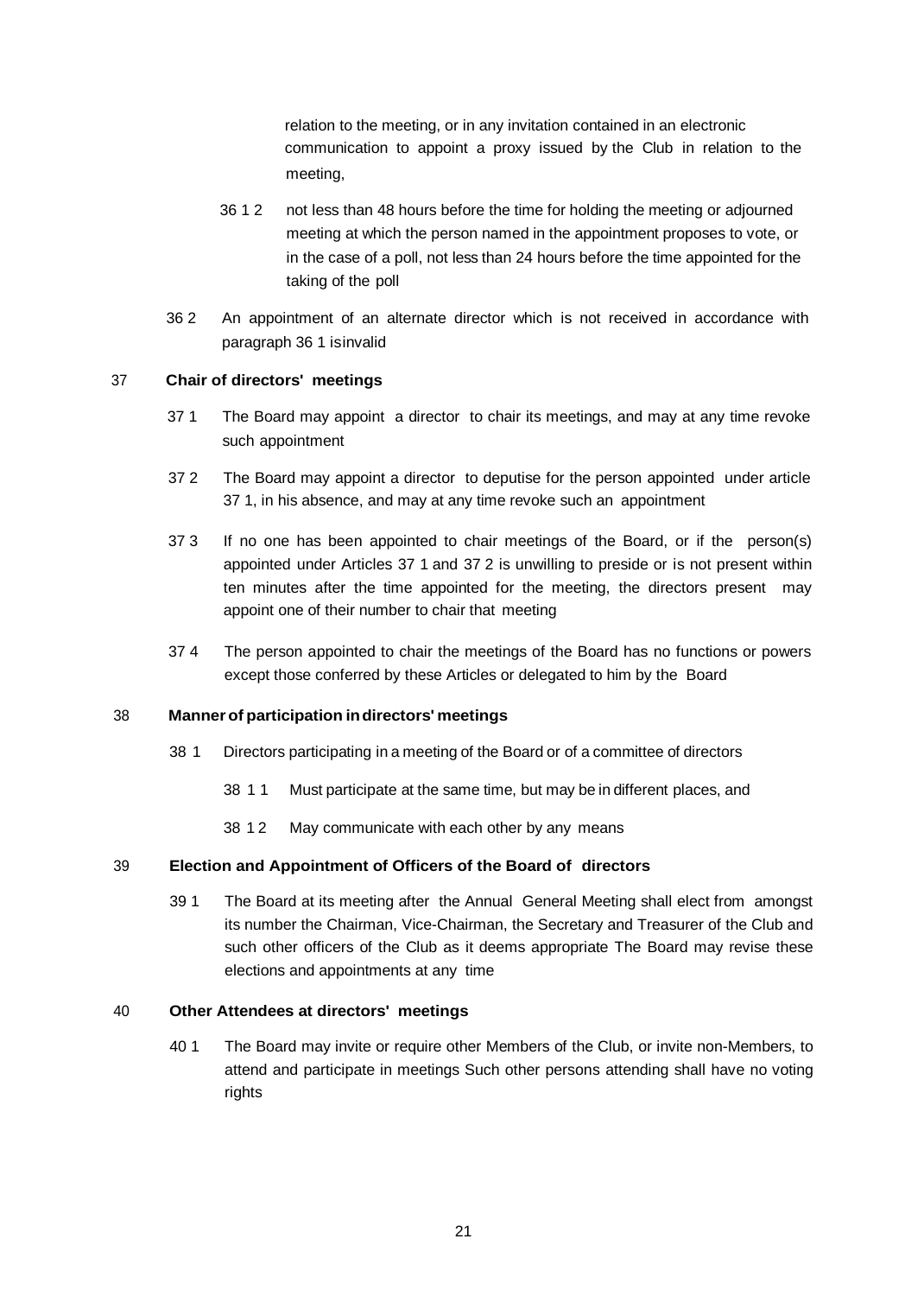# 41 **The International Council**

- 41 1 The Board shall be advised by an International Council (the "Council") which shall consist of the following Members ("Council Members")
	- 41 1 1 the President,
	- 41 12 the Vice-Presidents,
	- 41 1 3 the Chairman, and
	- 41 1 4 by invitation of the Council, representatives of Members resident in other countries (the "National Representative")
- 41 2 A National Representative of a country with less than 10 resident Members may sit at the meeting of the Council, but will have no voting rights
- 41 3 The National Representative of any country with more than 10 resident Members may sit and vote at any meetings of the Council
- 41 4 The Council shall meet at least once annually at times and places as determined by the Council, but where possible this meeting is to be at the international rally
- 41 5 The quorum of the Council shall be a minimum of five Council Members, one of whom must be the Chairman or a Vice Chairman or the Chairman's delegated representative
- 41 6 Subject to article 41 2 and 41 8, each Council Member has one vote on each issue at a meeting of the Council
- 41 7 Questions arising at a meeting of the Council are decided by a majority of votes
- 41 8 In the case of an equality of votes at a meeting of the Council, the Chairman of the meeting shall have a second or casting vote
- 41 9 Any Member of the Club is entitled to attend, but not vote at, a meeting of the Council

# 42 **President and Vice Presidents**

- 42 1 The President is appointed as the internationally recognized representative of the Club The President will be appointed by ordinary resolution at a General Meeting of the Club
- 42 2 The President must be a director of the Club and, subject to the conditions contained in articles 25, 29 and 30, shall hold the office of President for a minimum of three years and a maximum of six consecutive years
- 42 3 One or more Vice Presidents may be appointed to represent significant national clubs or groups Vice-Presidents may be appointed at any General Meeting of the Club on the recommendation of the Committee, or upon receipt of a nomination in the form accepted by the Club from time to time Vice-Presidents must be Members of the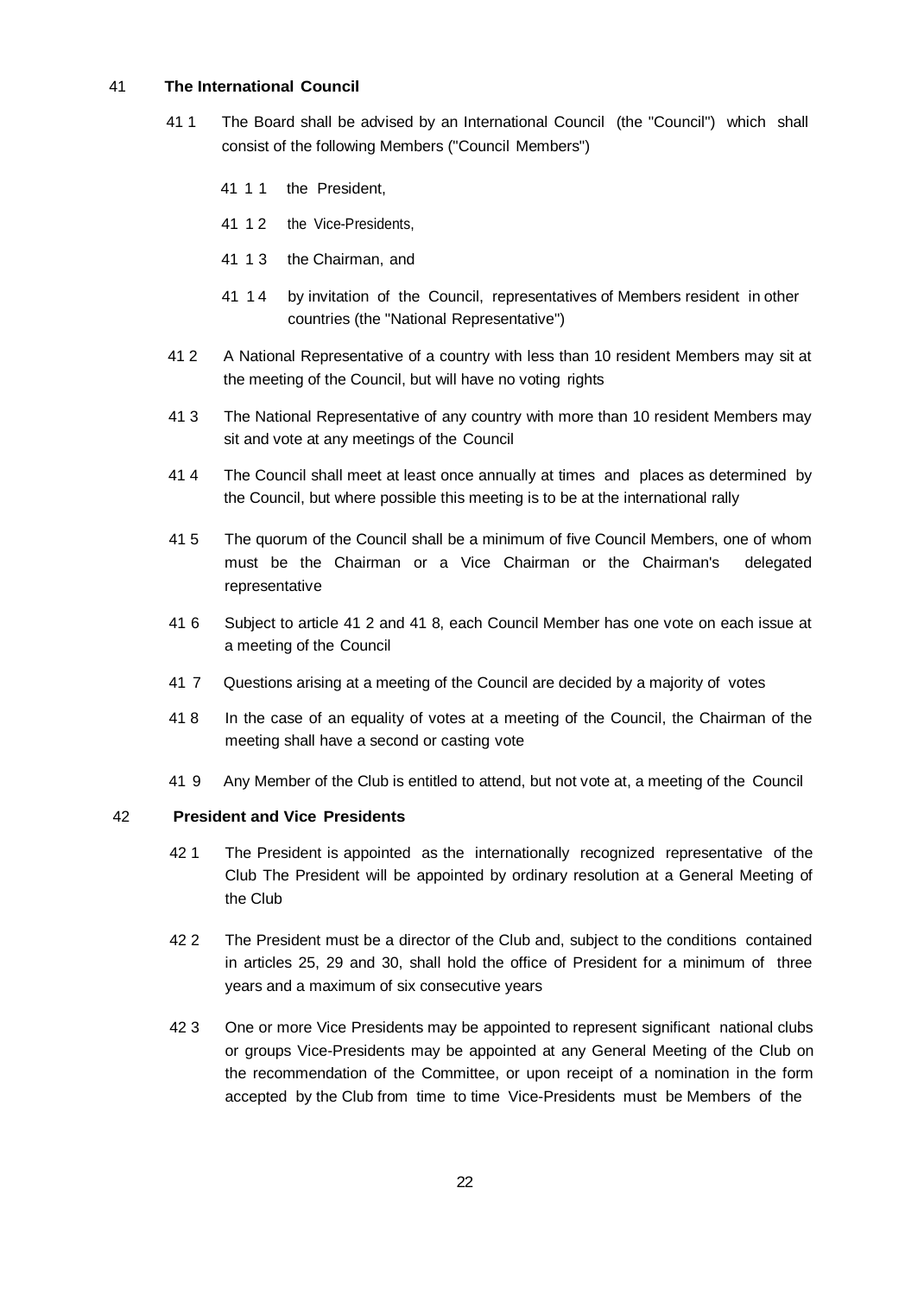Club and shall hold office for a minimum of three years but shall be eligible for re- appointment The Vice-Presidents may attend Board meetings but shall not be entitled to vote at such meetings

### 43 **National Representative**

- 43 1 A National Representative shall be appointed upon receipt by the Secretary of a form of nomination (as approved by the Club from time to time) signed by at least 51% of the Members resident in that country
- 43 2 There can only be one National Representative per country
- 43 3 The appointment by the Members resident in a country of a National Representative pursuant to article 43 1 shall immediately bring to an end any prior appointment of a National Representative of that country

# 44 **Remuneration and expenses of directors'**

- 44 1 Members of the Board must not be paid any remuneration unless it is authorized by clause 3 of the Memorandum and the consent of the Club has been granted in general meeting
- 44 2 Subject to any limitations or conditions imposed by the Club in general meeting, each director may be reimbursed the amount of any necessary expenses incurred 1n the exercise of his office
- 44 3 The Board may, in its discretion, waive the payment of annual subscription in recognition of expenses incurred Such waivers and their recipients shall be recorded in the minutes and in the Register of Members

#### 45 **Notices**

- 45 1 A notice calling a meeting of the Board must be given to all directors but need not be in writing or given using electronic communications
- 45 2 Subject to article 45 1, any notice to be given to or by any person pursuant to these Articles is to be in writing or given using electronic communications in manner permitted for the time being by these Articles or the Act
- 45 3 The Club may give any notice to a Member either
	- 45 3 1 Personally, or
	- 45 3 2 By sending it by first class post in a pre-paid envelope or by recorded delivery etc addressed to the Member at his address,
	- 45 3 3 By leaving it addressed to him at the Unit owned by him at the date of his registration as a Member,
	- 45 3 4 By giving it using electronic communication to the Member's address or otherwise in accordance with the Act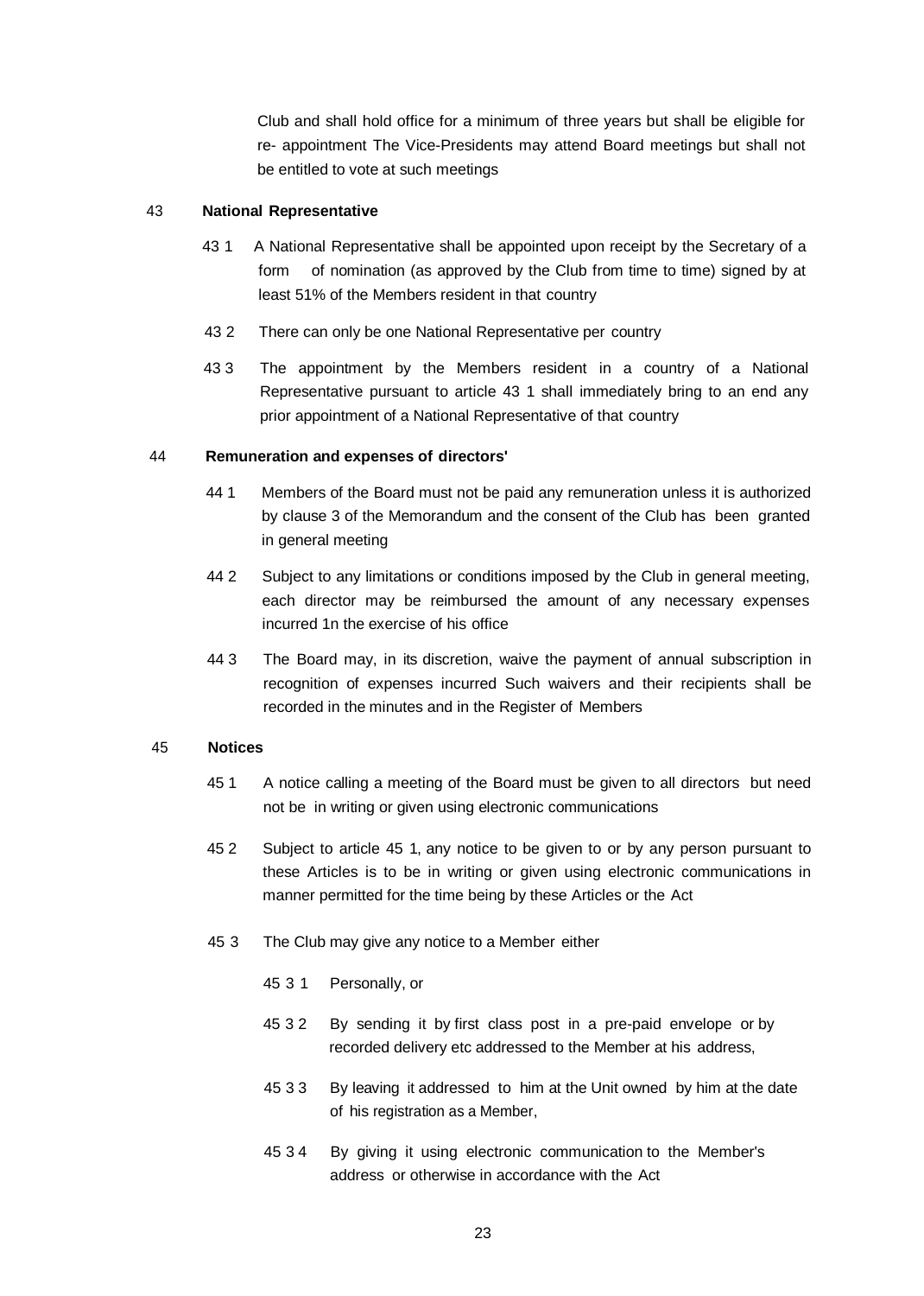- 45 4 A Member who does not register an address with the Club or who registers only a postal address that is not within the United Kingdom is not entitled to receive any notice from the Club
- 45 5 A Member present, either in person or by a proxy, at any meeting of the Club will be deemed to have received notice of the meeting and of the purposes for which it was called
- 45 6 Proof that an envelope containing a notice was properly addresses, prepaid and posted by first class post will be conclusive evidence that the notice was given
- 45 7 Proof that a notice contained in an electronic communication was sent in accordance with guidance issued by the Institute of Chartered Secretaries and Administrators will be conclusive evidence that the notice was given
- 45 8 A notice is deemed to begiven
	- 45 8 1 48 hours after the envelope containing it is posted,
	- 45 8 2 In the case of an electronic communication sent to a Member's address, 48 hoursafter it is sent, or

#### 46 **Seal**

46 1 The Club is not required to have a common seal if the Club has a common seal it must only be used by the authority of the Board or of a committee of directors authorised by the Board Every document bearing an impression of the common seal must be executed by a director and by the Secretary or by a second director

### 47 **Minutes**

47 1 The Board must cause minutes to be kept of all proceedings at meetings of the Club and meetings of the Board, and of all reports of committees

# 48 **Assets**

- 48 1 Any Assets of the Club held in the name of any Member of the Club or other person shall be held in trust on behalf of the Club Any Member on ceasing to be a Member of the Club or who is required by the Committee to cease to be a Member shall be deemed irrevocably to have authorised, without payment, any person to execute the transfer of his or her share of any Assets to the Club
- 48 2 The Secretary will hold a list of any Assets belonging to the Club

#### 49 **Accounts**

49 1 Accounts are to be prepared in accordance with Part VII of the Act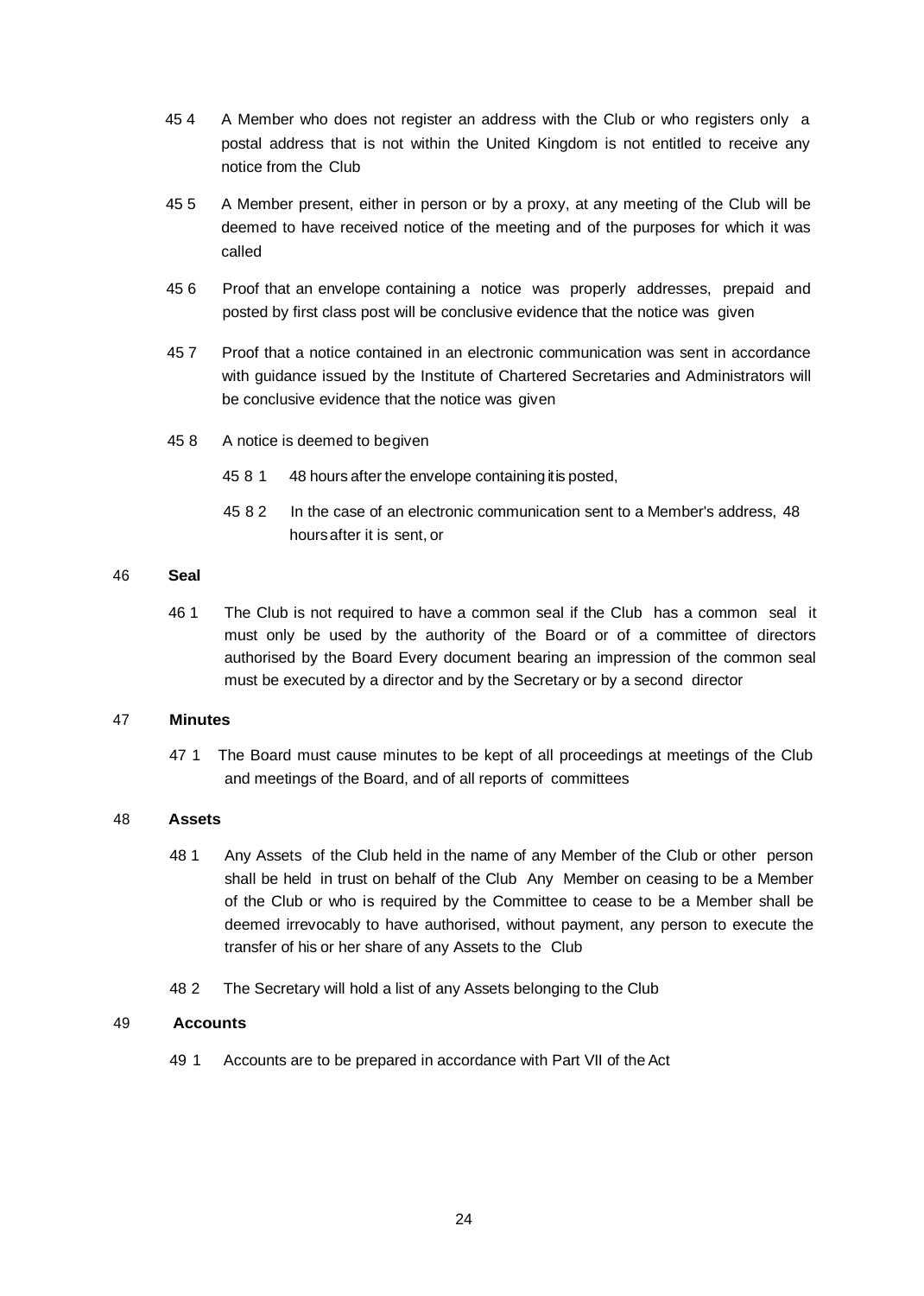#### 50 **Indemnity provision**

- 50 1 Subject to the following provisions of this Article, the Club is permitted to indemnify every director out of its own funds against any liability incurred by him to a person other than the Club or an associated company of the Club (as defined by the Act for these purposes) in connection with any negligence, default, breach of duty or breach of trust 1n relation to theClub
- 50 2 Article 50 2 does not provide an indemnity to any director against
	- 50 2 1 Any fine imposed by criminal proceedings,
	- 50 2 2 Any sum payable to a regulatory authority by way of a penalty in respect of non-compliance with any requirement of a regulatory nature (however arising),
	- 50 2 3 Any liability incurred in defending criminal proceedings in which he is convicted, and the conviction is final,
	- 50 2 4 Any liability incurred in defending any civil proceedings brought by the Club, or an associated company, in which a final judgment is given against him,
	- 50 2 5 Any liability incurred in connection with an application for relief in which the court refuses to grant him relief, and the refusal is final, or
	- 50 2 6 Any liability, if an indemnity against it would fall to meet the requirements for the time being of qualifying third party indemnity provision (within the meaning of the Act for these purposes)
- 50 3 The reference to an application for relief is to any application for relief from liability for negligence, default, breach of duty or breach of trust in relation to the affairs of the Club
- 50 4 A conviction, judgment or refusal of relief becomes final if the period for bringing an appeal or any further appeal has ended and any appeal bought 1s determined, abandoned or otherwise ceases to have effect
- 50 5 This article is without prejudice to any other lawful indemnity to which a director may for the time being be entitled

# 51 **Liability Insurance**

51 1 Subject to the provisions of the Act, the Board may purchase and maintain insurance at the expense of the Club for the benefit of any Council Member, director or other officer of the Club against any liability which may attach to him in connection with any negligence, default, breach of duty or breach of trust by him m relation to the Club